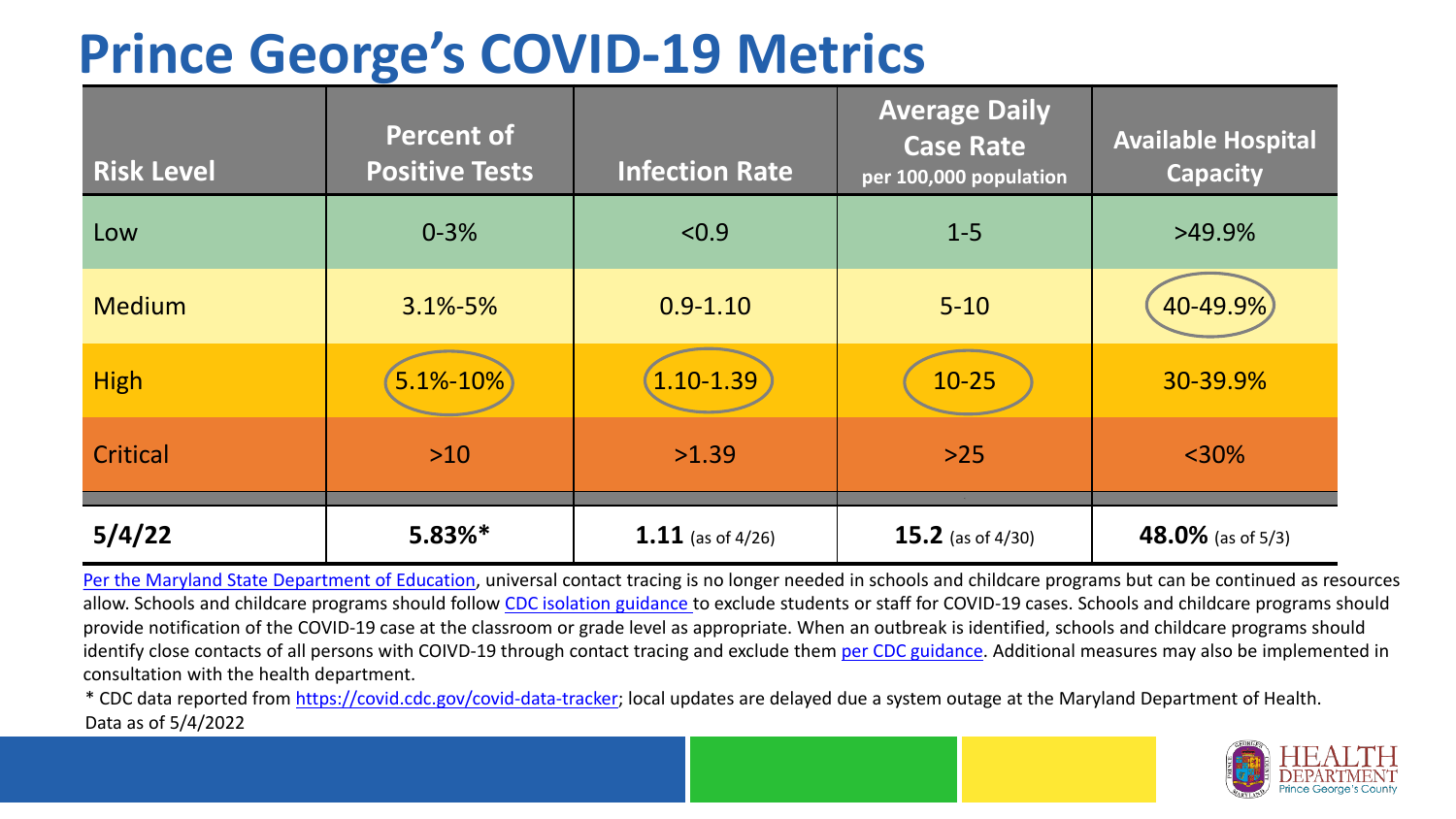# **COVID-19 Community Level and Vaccination**

Per the [CDC COVID-19 Community Levels](https://www.cdc.gov/coronavirus/2019-ncov/science/community-levels.html#anchor_82254) and the [Maryland State Department of Education,](https://earlychildhood.marylandpublicschools.org/system/files/filedepot/3/covid_guidance_full_080420.pdf) people with COVID-19 symptoms, a positive test, or exposure to someone with COVID-19 should follow CDC guidance for isolation and quarantine and wear a mask regardless of the COVID-19 Community Level. According to the CDC, [vaccination](https://www.cdc.gov/coronavirus/2019-ncov/prevent-getting-sick/prevention.html) is considered the leading prevention strategy for those who are eligible.



\*\* Local vaccination data reported as of 5/3/2022

![](_page_1_Picture_4.jpeg)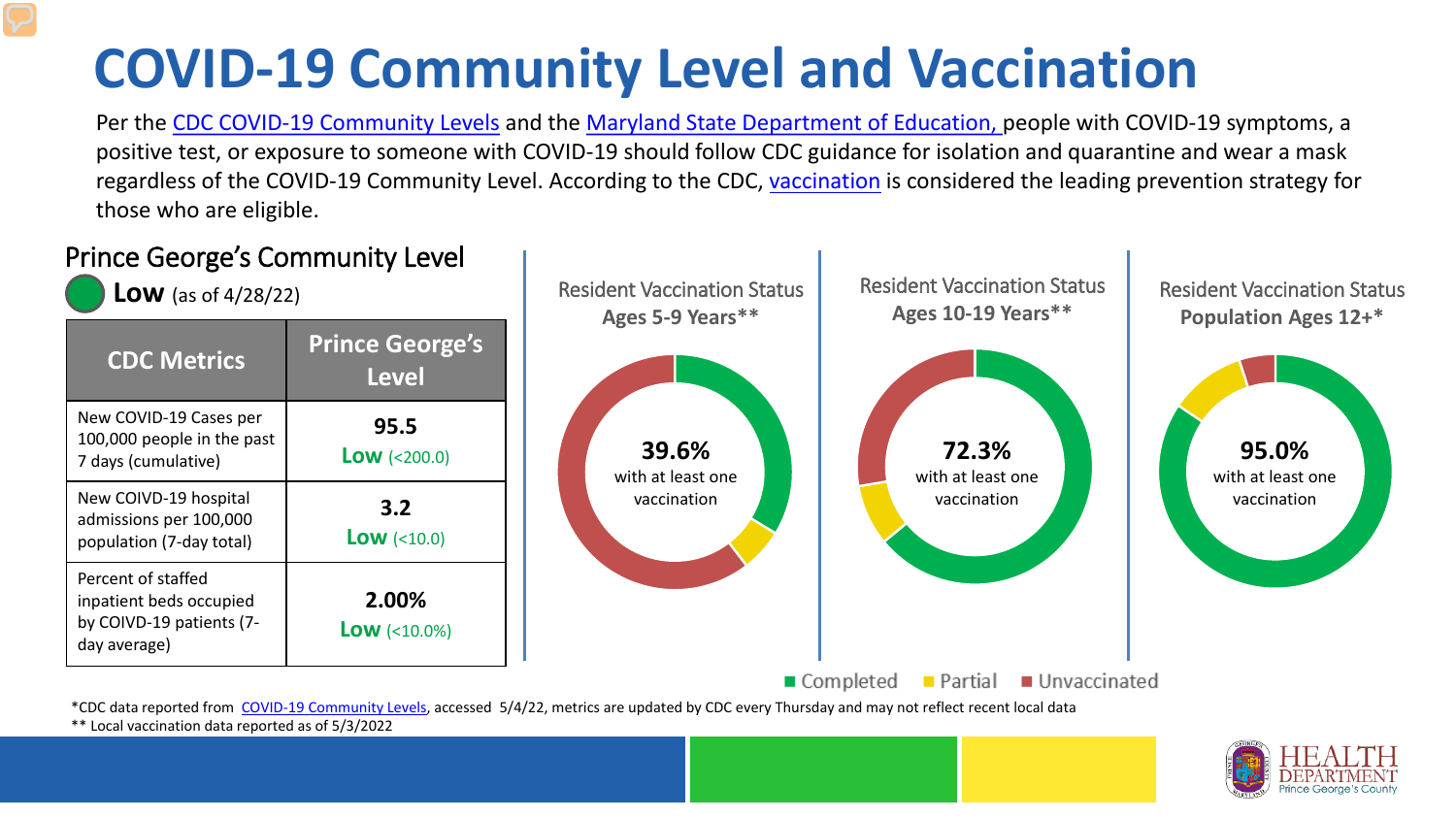## **Infection Rate for Prince George's County**

![](_page_2_Figure_1.jpeg)

#### **Estimated by ovidActNow.org**

Accessed 5/4/2022. Each data point is a 14-day weighted average. Presented as the most recent seven days of data as a dashed line, as data is often revised by states several days after reporting.

![](_page_2_Picture_4.jpeg)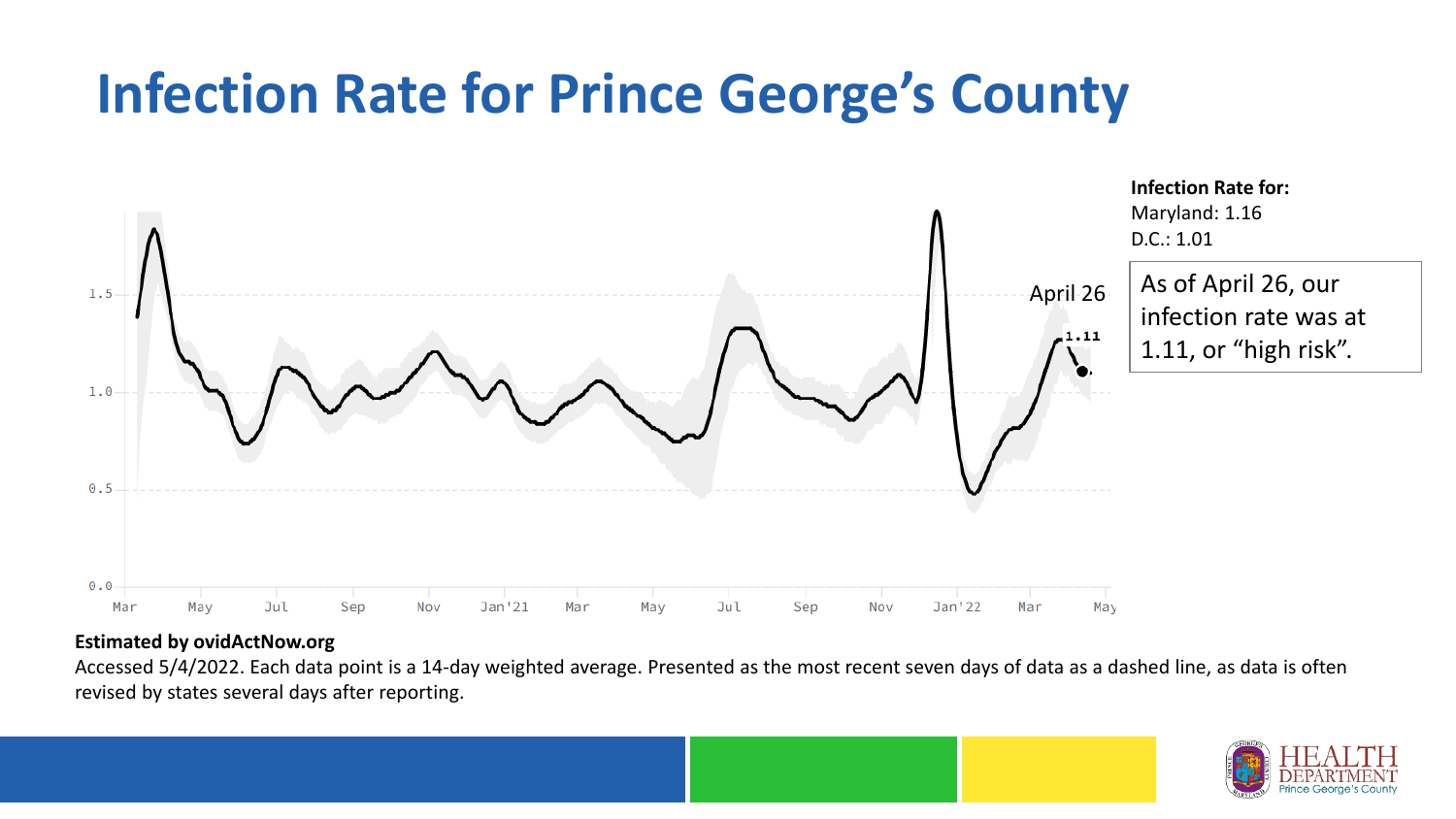### **Average Daily Case Rate** (7-day Average by test date)

**The average daily case rate at the end of last week was 15.2 new cases per 100,000 residents.** Our case rate has increased from a low of 2.3 cases per 100,000 residents on March 23rd.

**Average New COVID-19 Cases Per Day Per 100,000 Residents**

![](_page_3_Figure_3.jpeg)

Data as of 5/4/22

![](_page_3_Picture_5.jpeg)